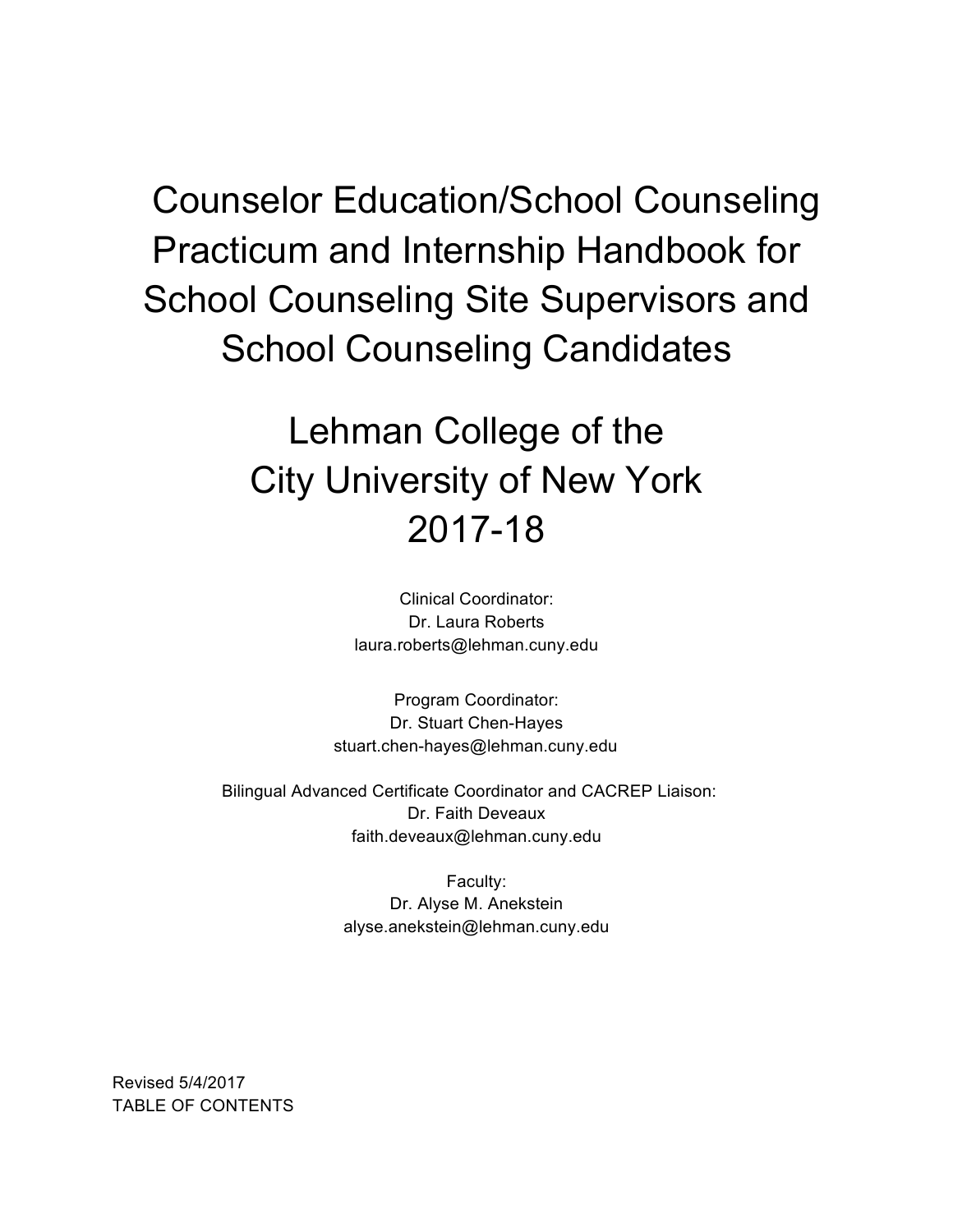| 6                                                                                  |  |
|------------------------------------------------------------------------------------|--|
|                                                                                    |  |
|                                                                                    |  |
|                                                                                    |  |
|                                                                                    |  |
| <b>Digital Recording</b>                                                           |  |
|                                                                                    |  |
|                                                                                    |  |
| Responsibilities of School Site Administration and Site                            |  |
|                                                                                    |  |
|                                                                                    |  |
|                                                                                    |  |
|                                                                                    |  |
| Fingerprinting and                                                                 |  |
|                                                                                    |  |
|                                                                                    |  |
| <b>New York State School Counselor</b>                                             |  |
|                                                                                    |  |
|                                                                                    |  |
| School Counseling Resources Especially for Site Supervisors (ASCA Model; Ethics)15 |  |
|                                                                                    |  |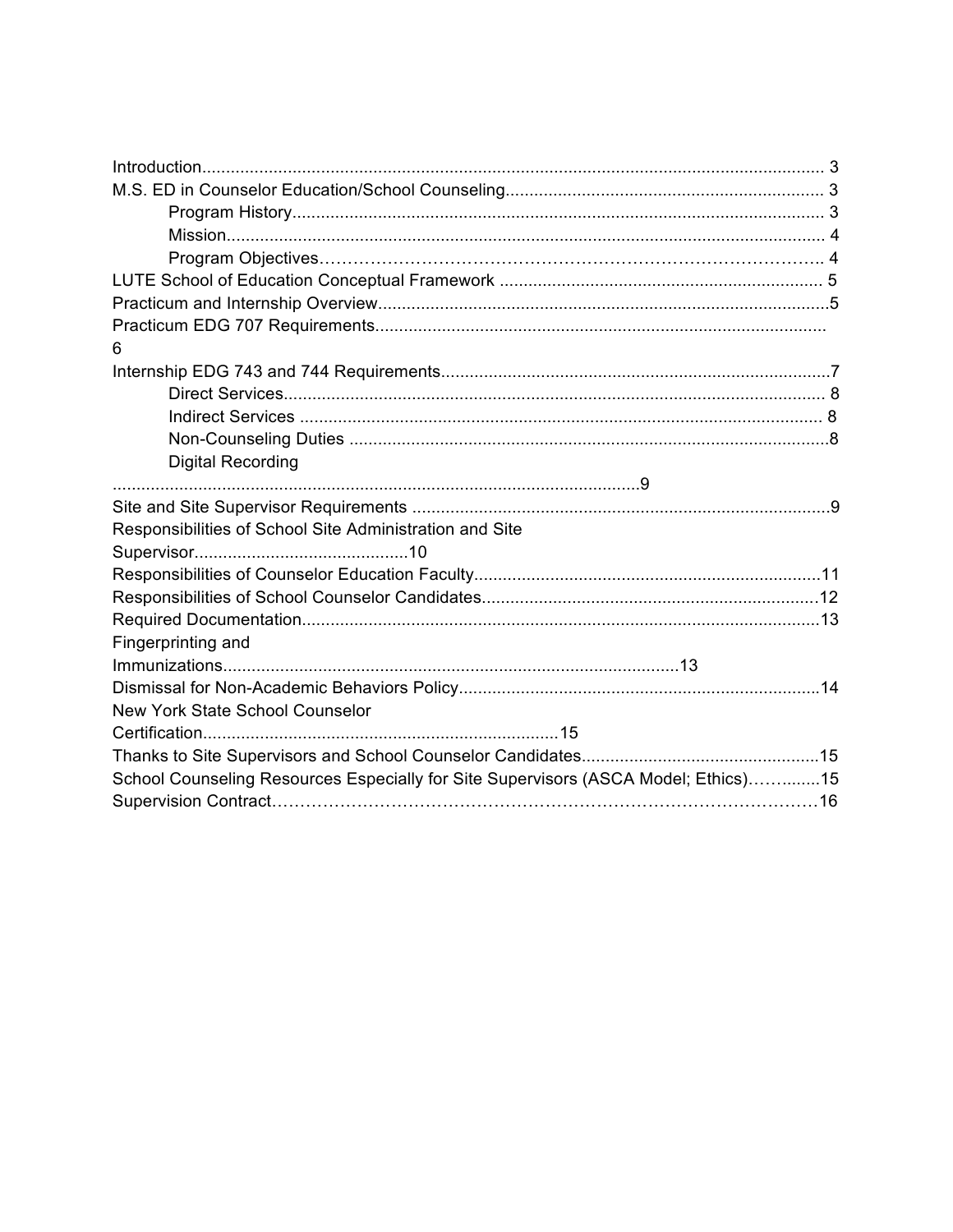#### **Introduction**

 Welcome to the exciting journey of practicum and internship field experiences as a school counselor candidate or as a site supervisor. We appreciate the time it takes to be an excellent school counselor candidate. it is due in large part to the efforts of outstanding school counseling practicum and internship site supervisors at our K-12 partner schools in the Bronx, Manhattan, Queens, and Brooklyn boroughs in NYC, and suburban districts including Westchester and Rockland counties.

 To prepare for the journey, please read and discuss the contents of this handbook as a collaborative team of practicum or internship school counselor candidate and site supervisor. After reading the handbook, return the handbook receipts to the Clinical Coordinator. Signing the receipt means that you have read and agree to participate in practicum and/or internship following the guidelines of the Lehman Counselor Education/School Counseling practicum and internship handbook. The handbook provides resources that will help you be successful. If you ever need assistance, do not hesitate to call upon the faculty member teaching the practicum/internship class, the clinical coordinator, Dr. Laura Roberts, or the program coordinator, Dr. Stuart Chen-Hayes. We value your input and want everyone to have a successful experience in transforming K-12 school counseling and closing achievement, opportunity, and attainment gaps to help every K-12 student reach their academic, career, college, and social-emotional dreams.

#### **M.S.Ed. Program in Counselor Education/School Counseling**

#### **Program History**

 For more than four decades, the Lehman College Counselor Education/School Counseling program has prepared hundreds of counseling professionals serving individuals in New York City and surrounding areas. In addition to acquiring positions as professional school counselors, graduates of our program also work as bilingual school counselors, college access/admission counselors, career counselors, and counselors in nonprofit community settings. The Counselor Education/School Counseling program at Lehman is a 3-year, 48-credit graduate degree including winter and summer sessions. The program is nationally accredited by the Council for the Accreditation of Educator Preparation (CAEP) and the Council for the Accreditation of Counseling and Related Educational Programs (CACREP). We also offer a Bilingual Counselor Education/School Counseling Advanced Certificate to current students and alumni.

The Counselor Education/School Counseling began in the late 1960s when Lehman emerged from Hunter-in-the-Bronx as its own college with a focus on community and school counseling. In the late 1990s, the focus shifted to school counseling with a partnership through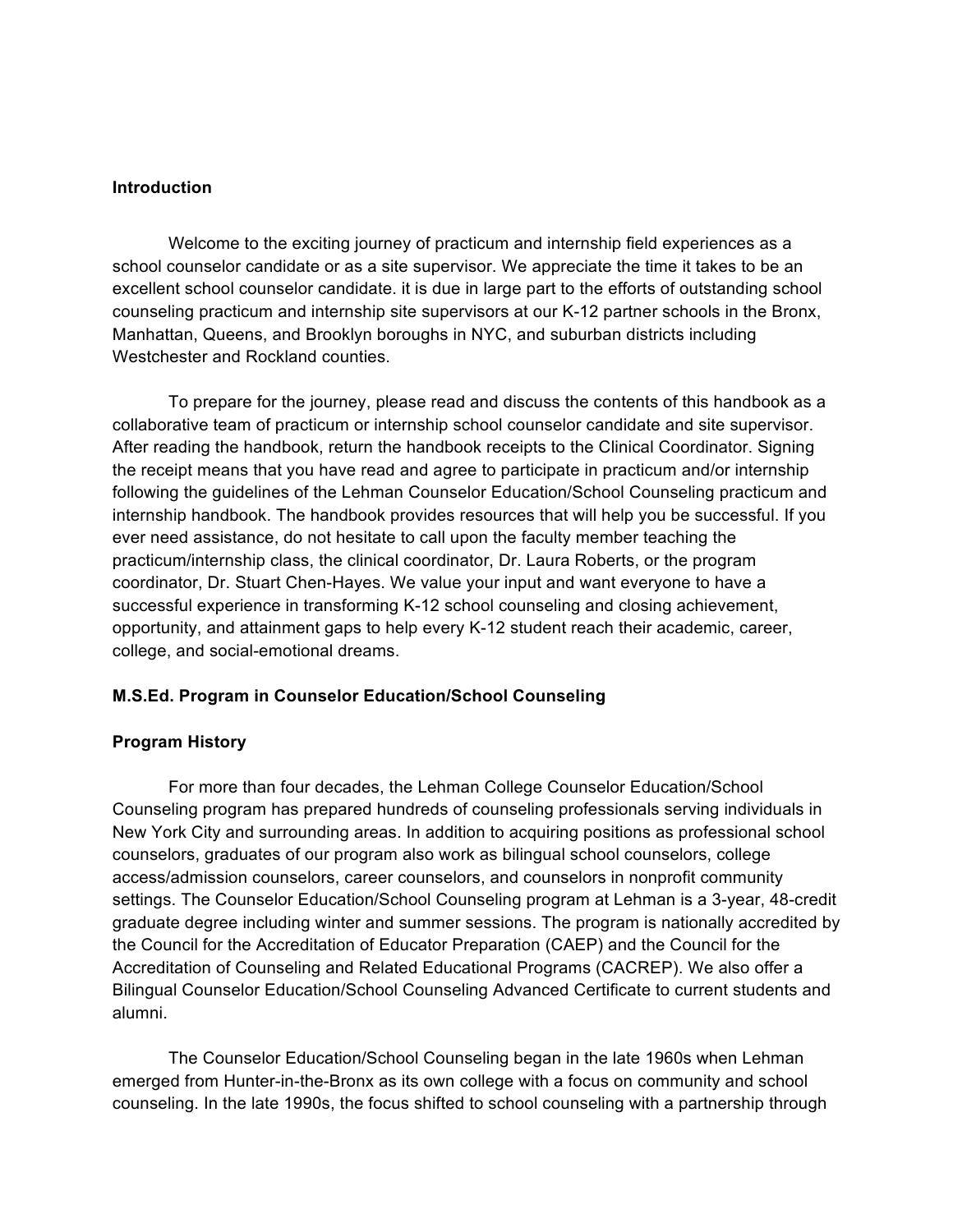the National Center for Transforming School Counseling. In 2002, the program was redesigned to meet national CACREP accreditation standards, adding 50 hours of pre-practica, an 100 hour practicum, a 600-hour internship, and infusing the American School Counselor Association National Model: A Framework for School Counseling Programs. Lehman's Counselor Education/School Counseling program was fully accredited by CACREP in 2008, the first public program in New York City to receive this designation. In 2009, the program partnered with the National Office for School Counselor Advocacy to infuse college access/admission/affordability counseling in coursework and fieldwork.

In 2014, program faculty and alumni facilitated and presented at the first New York State School Counselor Summit. Also in 2014, Lehman College faculty began a partnership with the White House School Counseling/College Access Convenings and participated/presented at the Harvard, San Diego State (2015), University of Florida (2016), and American University (2016) convenings. Out of that collaboration, Lehman was awarded a grant to create a standalone College Access course with the other three CUNY Counselor Education/School Counseling programs from CUNY Central, which was implemented in 2016. Lehman College faculty were appointed to the New York State (NYSED) Higher Education Advisory Council and directly involved in the drafting, writing, and approval of the new New York State School Counselor Education and newly revised School Counselor regulations approved in 2017. Please review those amendment changes here, which will require a number of changes including K-12 school counseling programs led by certified school counselors in every public elementary, middle, and high school by 2020:

http://www.regents.nysed.gov/common/regents/files/517brca14.pdf .

#### **Mission**

The Lehman College Counselor Education/School Counseling program develops culturally competent, ethical, caring, data-driven professional school counselors in a P-12 urban educational framework. School counselor candidates promote social justice and human rights advocacy in their scholarly, clinical, assessment, evaluation, and school counseling program implementation practices. They develop academic, personal, social, and career/college competencies for all students to help close achievement, opportunity, and attainment gaps. The Counselor Education/School Counseling program climate emphasizes collaboration, leadership, self-awareness, and mutual respect among diverse groups.

#### **Program Objectives**

- 1. Candidates demonstrate knowledge of professional school counseling interventions in the following: identity/ethics, counseling theories and techniques, group work, multicultural counseling, career counseling, human development, assessment, research and program evaluation, leadership/advocacy/consultation, college access, and trauma/violence/chemical dependency skills with course artifacts.
- 2. Candidates demonstrate ability to assess and implement American School Counselor Association (ASCA) National Model Framework for School Counseling Programs using artifacts including School Counseling Program Assessment, Action Plans, Results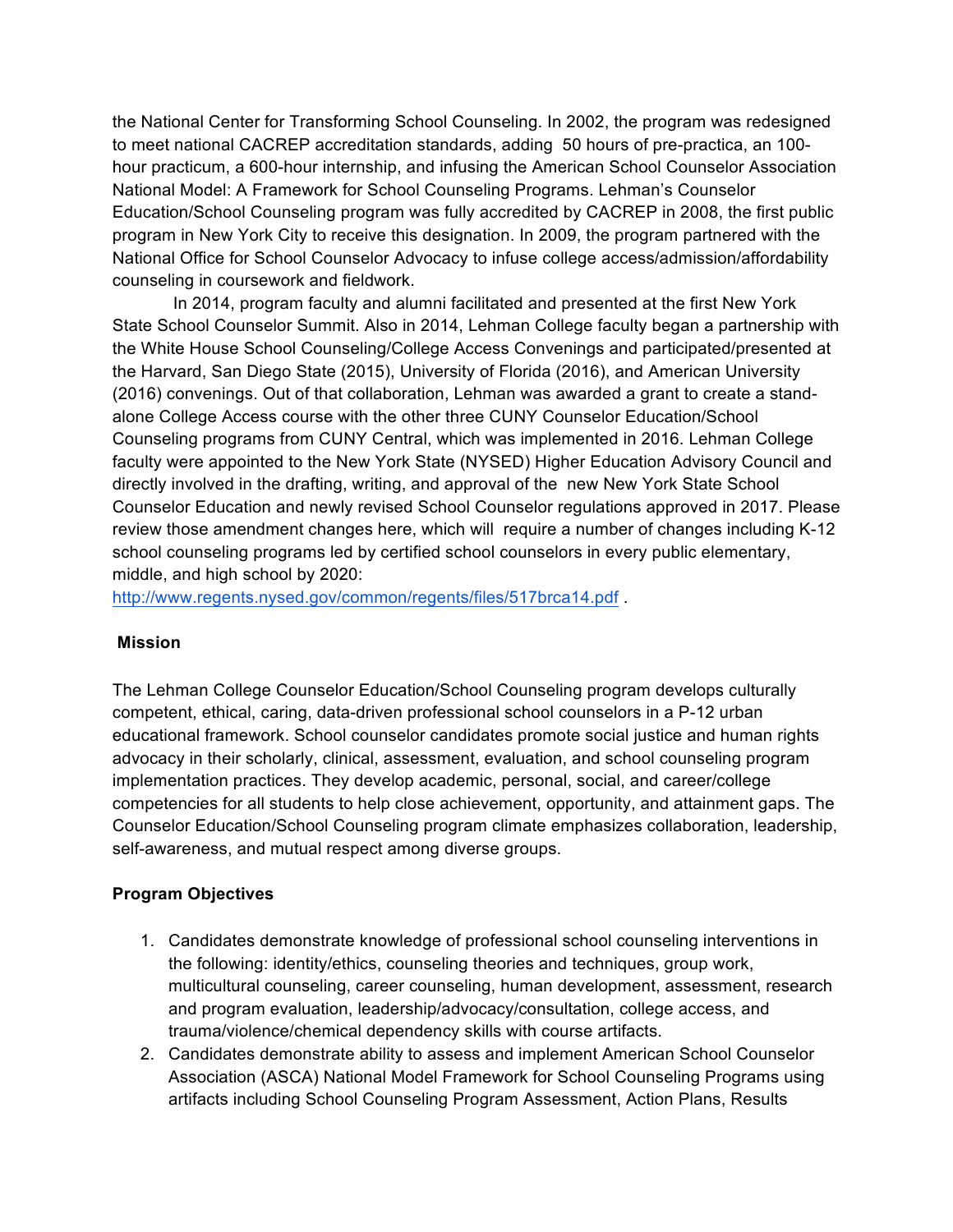Reports, and Lesson Plan Outlines in practicum, internship, and school counseling program action research projects.

- 3. Candidates know and use evidence-based and data-informed practices in delivering, implementing, and evaluating school counseling programs and interventions to help close achievement, opportunity, and attainment gaps.
- 4. Candidates demonstrate excellent individual counseling, group counseling, school counseling core curriculum lesson plan development and implementation, and planning/advising for all students in pre-practicum, practicum, and internship experiences.
- 5. Candidates complete 50 hours of supervised pre-practicum, 100 hours of practicum and 600 hours of internship in K-12 schools.
- 6. Candidates demonstrate 11 appropriate dispositions for school counseling in culturally and linguistically diverse K-12 schools and in the graduate program**:** Respectful interactions; engaged and enthusiastic learning; effective listening and speaking skills; support peers; give meaningful and constructive feedback; receive feedback nondefensively; trustworthiness; warmth; kindness; affirm differences; professionalism.

# **Lehman Urban Transformative Education (LUTE):**

LUTE is the mission statement for the School of Education at Lehman College:

Education holds transforming power - of individuals and society. Our efforts to educate are shaped by these core purposes:

- to understand difference and diversity as foundations for learning and teaching;
- to work collaboratively to create ideas that incorporate and/or represent multiple perspectives;
- to create a place where human relationships are valued and nurtured;
- to create an environment that is responsive to change and need.

Our mission is to facilitate the development of competent, caring, qualified educators. For more information on the LUTE, click on the following link:

http://www.lehman.cuny.edu/academics/education/introduction.php

# **Practicum and Internship Overview:**

 The school counseling practicum and internship experiences are the large on-site opportunities to experience a range of academic, career, college access, and social-emotional activities and interventions developing professional school counselor skills in working with students, parents and guardians, teachers, administrators, and other educators at a K-12 school site. As of 2020, all candidates must complete a K-8 and a high school experience for fieldwork (i.e., either practicum or internship in a high school setting and either practicum or internship in an elementary or middle school setting). The school counselor candidate performs independent activities under the direct supervision of both the site supervisor and the Lehman College program faculty member teaching practicum or internship. School Counselor candidates develop competencies in both direct and indirect services (as outlined on page 6).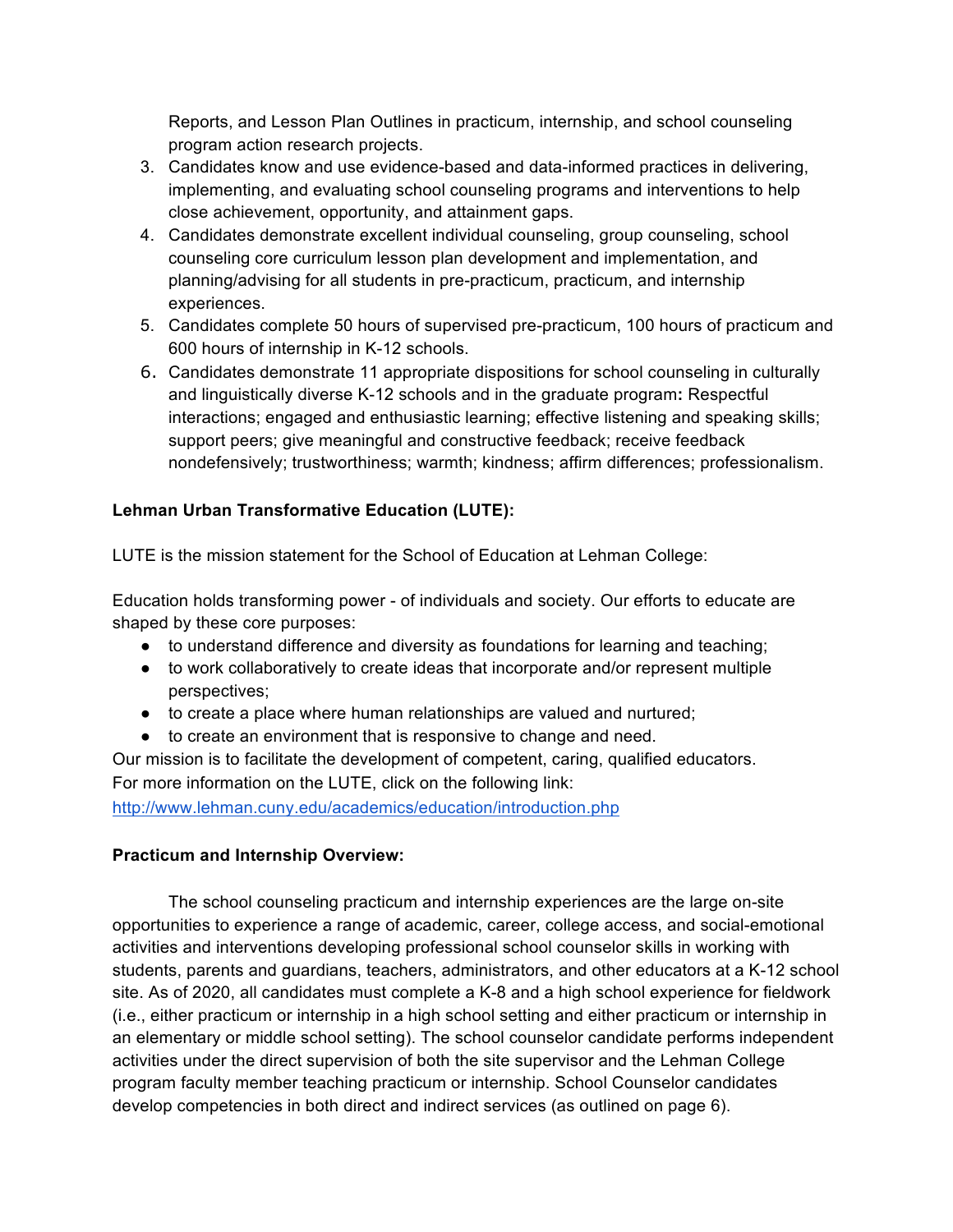Practicum and Internship are culminating experiences in the Counselor Education/School Counseling program. Building upon the knowledge and skills obtained through coursework and pre-practicum activities they provide opportunities for the school counselor candidate to integrate varied experiences. To be recommended for New York State certification as a school counselor by Lehman College, school counselor candidates must obtain a minimum grade of B in practicum and internship courses.

 The clinical coordinator, Dr. Laura Roberts, must approve all Internship and Practicum sites for practicum candidates by December 1 of the prior semester and for internship candidates May 1 of the prior semester. Work at the site begins only after the candidate has started attending Internship/Practicum class. Candidates taking Internship may continue working toward completing the required hours during the winter session between the fall and spring semester if the site supervisor is available and willing to provide supervision for that period. Candidates are expected to finish course requirements, including completing the required hours, by the end of the Lehman College semester. School Counselor candidates are only eligible to register for practicum and internship if prior program coursework requirements have been met including resolving incomplete grades. School Counselor candidates applying for Practicum and Internship must have completed the following workshops: 1.) Child Abuse Identification; 2.) School Violence Intervention and Prevention and 3.) Dignity for All Students (DASA).

 Practicum and Internship applications and site information forms are due prior to the start of classes (December 1 for practicum; May 1 for internship). All required forms are available to candidates on the Clinical Coordination course on Blackboard. ALL REQUIRED FORMS FOR PRACTICUM AND INTERNSHIP MUST BE UPLOADED INTO THE APPROPRIATE SECTIONS ON THE "CLINICAL COORDINATION "COURSE" ON BLACKBOARD. IF YOU AS A CE/SC CANDIDATE DO NOT SEE THIS "COURSE" ON YOUR BLACKBOARD ACCOUNT, E-MAIL laura.roberts@lehman.cuny.edu IMMEDIATELY.

#### **Practicum (EDG 707) Requirements**

 All candidates taking Practicum are expected to register for EDG 707 and adhere to course requirements as indicated on the syllabus provided by the instructor. In addition, candidates must complete a minimum of 100 hours of supervised clinical practice at an approved K-12 school setting where appropriate on-site supervision is provided of at least one hour a week. Candidates are expected to complete the 100 hours using the following breakdown: a minimum of 40 hours of direct service and 60 hours of indirect service.

 In accordance with standards established by the Council for Accreditation of Counseling and Related Educational Programs (CACREP), practicum consists of "At least 40 hours of direct service with actual clients that contributes to the development of counseling skills [and] the development of program-appropriate audio/video (digital) recordings for use in supervision or live supervision of the student's [candidate's] interactions with clients." Candidates are expected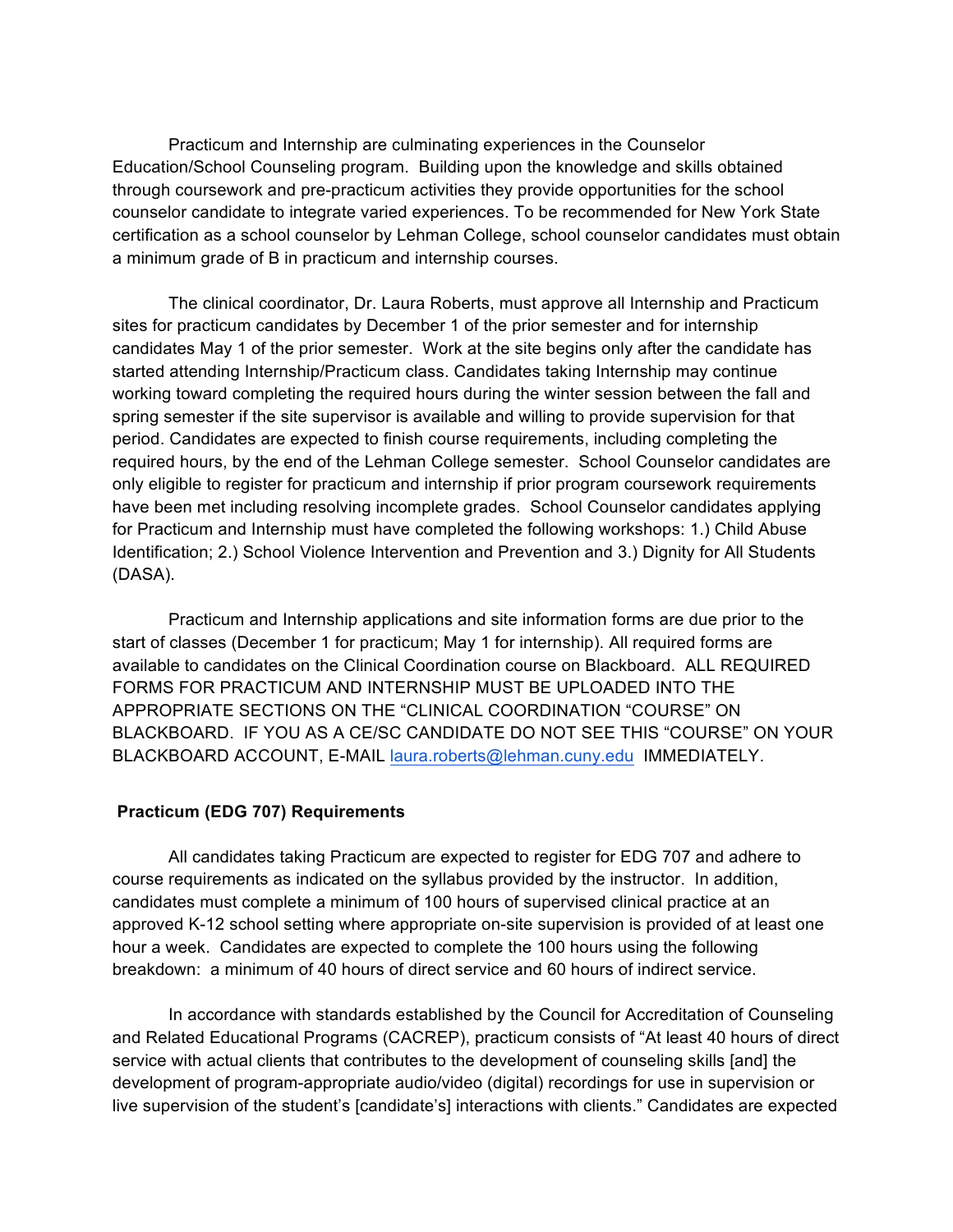to spend the additional 60 hours participating in indirect services that build the school counseling program using the ASCA School Counseling Program Assessment as a guideline to assess, implement, and evaluate specific school counseling program templates/artifacts: https://www.schoolcounselor.org/school-counselors-members/asca-national-model . As of 2020, New York State School Counselor Education regulations state that ⅓ of direct service should be individual counseling, ⅓ group counseling, and ⅓ school counseling curriculum lesson delivery.

 School counselor candidates must receive a minimum of one hour of individual supervision each week from their site supervisor, a certified school counselor with at least two years experience. In addition, candidates meet for Practicum class weekly, a time when they receive group and triadic supervision with a faculty member. All candidates are encouraged to complete additional hours when supervision is available. Candidates should refer to the course syllabus for specific Practicum course requirements.

#### **Internship (EDG 743 & 744) Requirements**

 The internship experience provides candidates with the opportunity to further develop counseling skills and apply their knowledge of counseling in a field-based experience. According to the CACREP standards, candidates must complete a minimum of 600 hours of supervised clinical practice in a K-12 school setting. These hours are customarily completed over the course of two semesters: 300 hours during the fall and 300 hours during the spring. Candidates are expected to complete the required hours using the following breakdown for each semester: a minimum or 120 hours of direct service and 180 hours of indirect service using the ASCA School Counseling Program Assessment as a guideline: Candidates are expected to spend the indirect services building the school counseling program using the ASCA school counseling Program Assessment as a guideline to assess, implement, and evaluate specific school counseling program templates/artifacts: https://www.schoolcounselor.org/school-counselorsmembers/asca-national-model .. (Direct and indirect services are outlined below).

 Required hours must be fulfilled at an approved K-12 school site where appropriate weekly face-to-face on-site supervision is provided of at least one hour by a certified school counselor with at least two years experience. School counselor candidates must receive a minimum of one hour of individual supervision each week from their on-site supervisor. In addition, they will receive weekly supervision in the internship class by a faculty member. All candidates are encouraged to complete additional hours when supervision is available. Candidates should refer to the course syllabus for specific internship course requirements.

#### **Direct Services**

 According to guidelines set forth by the national accrediting body (CACREP), direct services are opportunities for the school counselor candidate to engage in direct contact with students, parents or guardians, teachers and administrators. CACREP defines direct services as the "interaction with clients that includes the application of counseling, consultation, or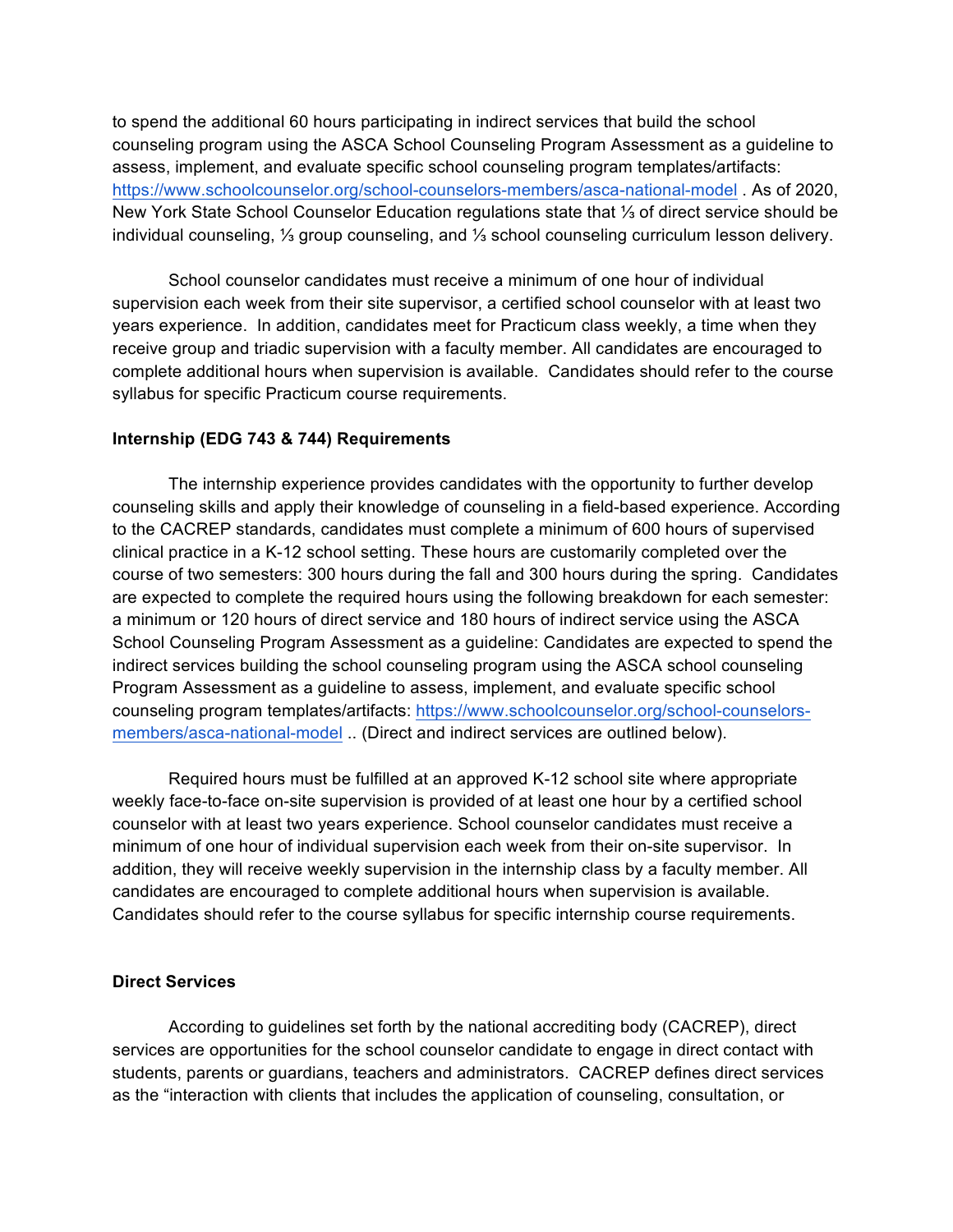human development skills. As of 2020, New York State School Counselor Education regulations state that ⅓ of direct service should be individual counseling, ⅓ group counseling, and ⅓ school counseling curriculum lesson delivery. Direct services include participation in any of the following:

- · Individual and group counseling
- · Delivery of School Counseling curriculum lessons
- Consultation and collaboration with parents, teachers, administrators and other

# counselors

- Conducting professional development workshops for staff
- Delivering parent and guardian workshops
- Leadership activities

# **Indirect Services**

 Indirect services, according to CACREP, are experiences that provide opportunities for the candidate to become familiar with a variety of professional activities and resources. CACREP refers to indirect services as "The opportunity for the student to become familiar with a variety of professional activities and resources in addition to direct service (e.g., record keeping, assessment instruments, supervision, information and referral, in-service and staff meetings). Indirect services may include any of the following:

- Student assessment and planning using data
- · Professional development workshops
- Student referrals
- Classroom observations
- School counseling program development and implementation
- School counseling program development (foundation, management, and accountability templates and assessments)
- Preparation and evaluation of school counseling program activities

# **Non-Counseling Duties**

 The following non-counseling duties DO NOT meet direct or indirect hour criteria:

Making disciplinary decisions or imposing disciplinary actions

Student supervision duty including: bus duty, taking tickets at school events, recess duty, lunch duty, hall duty, etc.

- Substitute teaching of a class
- Clerical work including filing, data entry, and non-ASCA model paperwork
- Course scheduling and schedule changes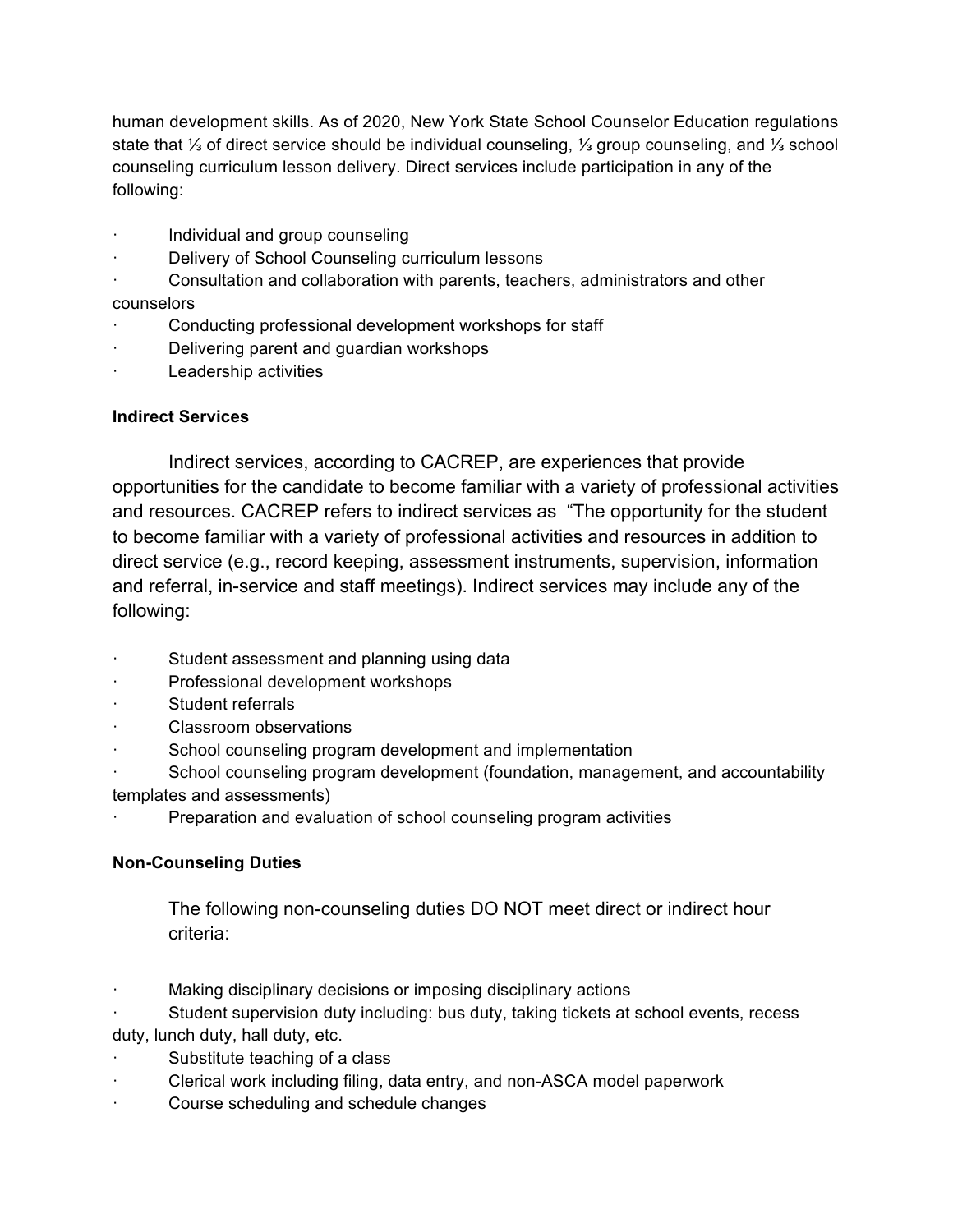- Running errands for school personnel
- · Translation services, unless in the service of assisting one's own students and families.
- · Tutoring and homework preparation
- Website development unrelated to the School Counseling Program

#### **Digital Recording of Counseling Sessions and Lessons**

 Our program follows the guidelines of the New York State Education Department and the New York City Department of Education. Digital recording of school counseling sessions and classroom lessons is completed for educational purposes only and is permitted for the use of instruction by the New York State Department of Education. Schools that do not approve digital recording for instructional purposes are not acceptable practicum or internship sites. During both Practicum and Internship, candidates are required to digitally record their interactions with students during various counseling related activities including individual and group counseling and delivery of School Counseling Curriculum developmental lessons. Permission must be granted by a parent or legal guardian to digitally record counseling sessions with school-age children and adolescents, however parent/guardian permission is not needed to digitally record school counseling developmental classroom lessons IF the school has informed parents and guardians that candidates may be digitally recorded during classroom lessons. At all times, the rights of the K-12 student are to be protected and confidentiality and anonymity are to be maintained to every extent possible including the immediate erasure of any client digital recording as soon as supervision has been completed. Practicum and Internship candidates take extra precautions including protection of any digital device that is used in recording or presenting student sessions and ensure that the material is not viewed outside of individual or group supervision and that all recordings are erased immediately after supervision. Candidates enrolled in EDG 707, EDG 743, and EDG 744 understand that no discussion or demonstration of their work with clients is permitted outside of the appropriate supervisory settings behind closed doors.

#### **Site and Site Supervisor Requirements for Practicum and Internship:**

 For certification as a New York State School Counselor and to satisfy the requirements of the Lehman College Master's degree in Counselor Education/School Counseling, the training site must provide the following:

- An accredited K–12 educational institution (public, charter, or independent).
- A minimum of one hour of on-site weekly, individual supervision, by a certified school counselor with a Master's degree and a minimum of 2 years of experience. Site supervisors should be employed at the training site for at least one year. In exceptional cases, with prior approval, a licensed school psychologist or social worker may provide on-site supervision if a qualified school counselor is not available until 2020, when New York State regulations require certified School Counselor supervision..
- The opportunity to engage and participate in direct student/client contact with multiple individuals, multiple counseling groups during practicum and internship to deliver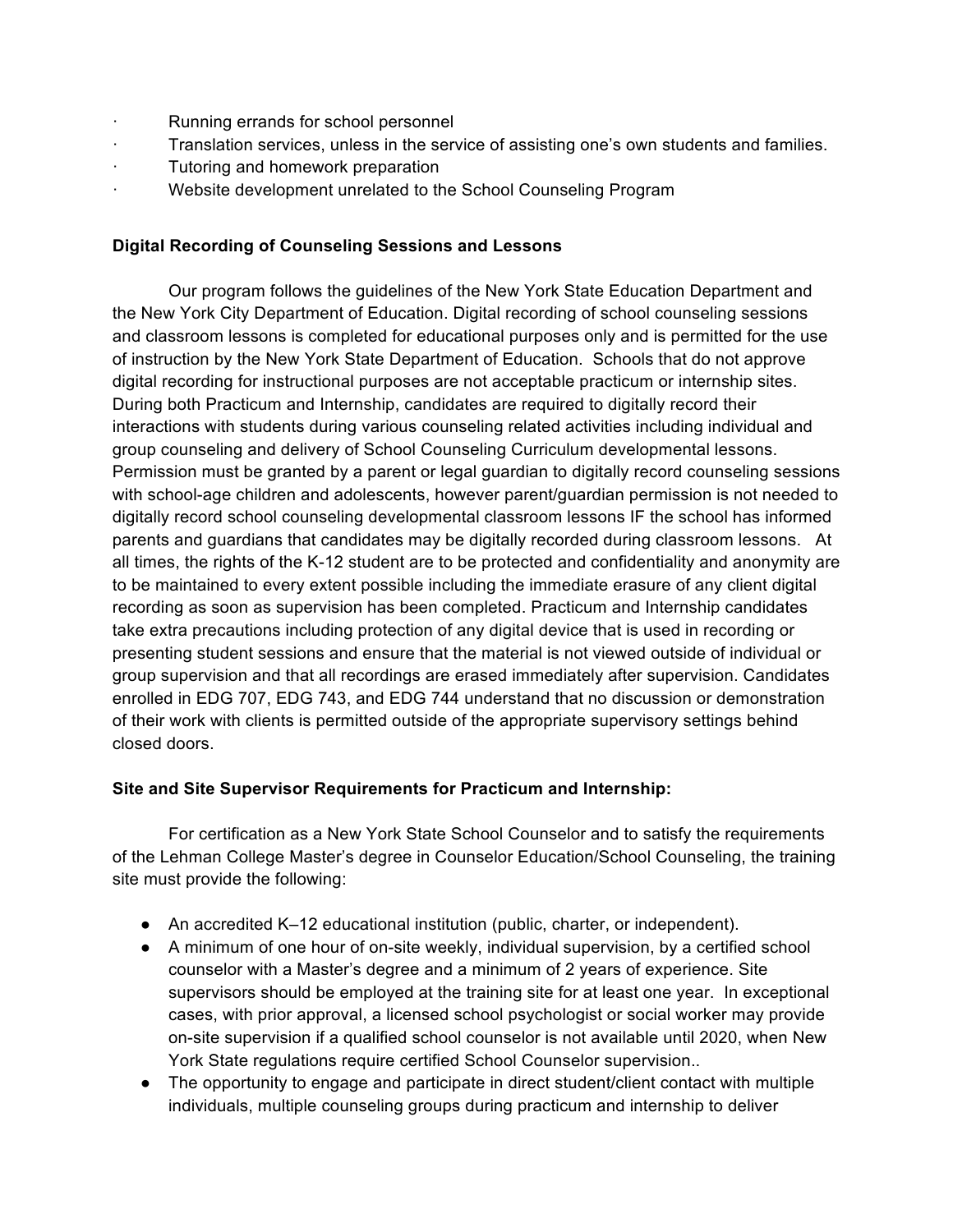academic, career, college access/affordability/admission, and social-emotional competencies.

- The opportunity to plan, implement, and evaluate multiple hours of school counseling developmental lessons in classrooms providing academic, career, college access/affordability/admission, and social/emotional competencies.
- The opportunity to plan, implement, and evaluate the ASCA national school counseling program framework template/artifact components including access to school data to help close achievement and opportunity gaps with specific process, perception and results data: https://www.schoolcounselor.org/school-counselors-members/asca-national-model
- The opportunity to conduct culturally sensitive school counseling activities that address the academic, career, college access/affordability/admission, and social-emotional needs of a K–12-student body.
- The availability of private and adequate space to conduct individual and group counseling sessions and digital recordings.
- The availability to participate in additional professionally relevant training experiences, such as attending administrative leadership, data, inquiry, and IEP team meetings and case conferences.

# **Responsibilities of Site School Administration and Site Supervisor**

 The site supervisor receives the Lehman College Counselor Education and Practicum handbook from the school counselor candidate and is expected to read through its contents prior to signing the site supervision agreement form. Further, all supervisors are required to participate in an online "mini-workshop" for site supervisors. Site supervisors will be instructed on how they can access the online training which includes a brief video orientation, a series of powerpoint slides, and a few learning assessment questions at the end that are sent to the Clinical Coordinator upon completion..

- The site school administration holds responsibility for the safety and welfare of the students in the school. The site supervisor should not assign a school counselor candidate to undertake practicum or internship activities outside of regular school hours without the on-site presence of a professional school counselor supervisor.
- The school counselor candidate will be assigned an appropriate site supervisor who has obtained a master's degree in school counseling, is a certified school counselor with a minimum of 2 years of experience, and who has been employed at the school for at least one year. If a school counselor is unavailable, then, with prior approval, the on-site supervisor may be a certified school psychologist or school social worker, with a minimum of 2 years of experience, and at least one year of employment at the school until 2020, when New York State regulations require only certified school counselors.
- The site supervisor will co-sign all written time log reports prepared by the school counselor candidate.
- The site supervisor will electronically submit a formative and summative evaluation of the school counselor candidate at the end of both semesters of internship and will submit one summative evaluation of the school counselor candidate during practicum to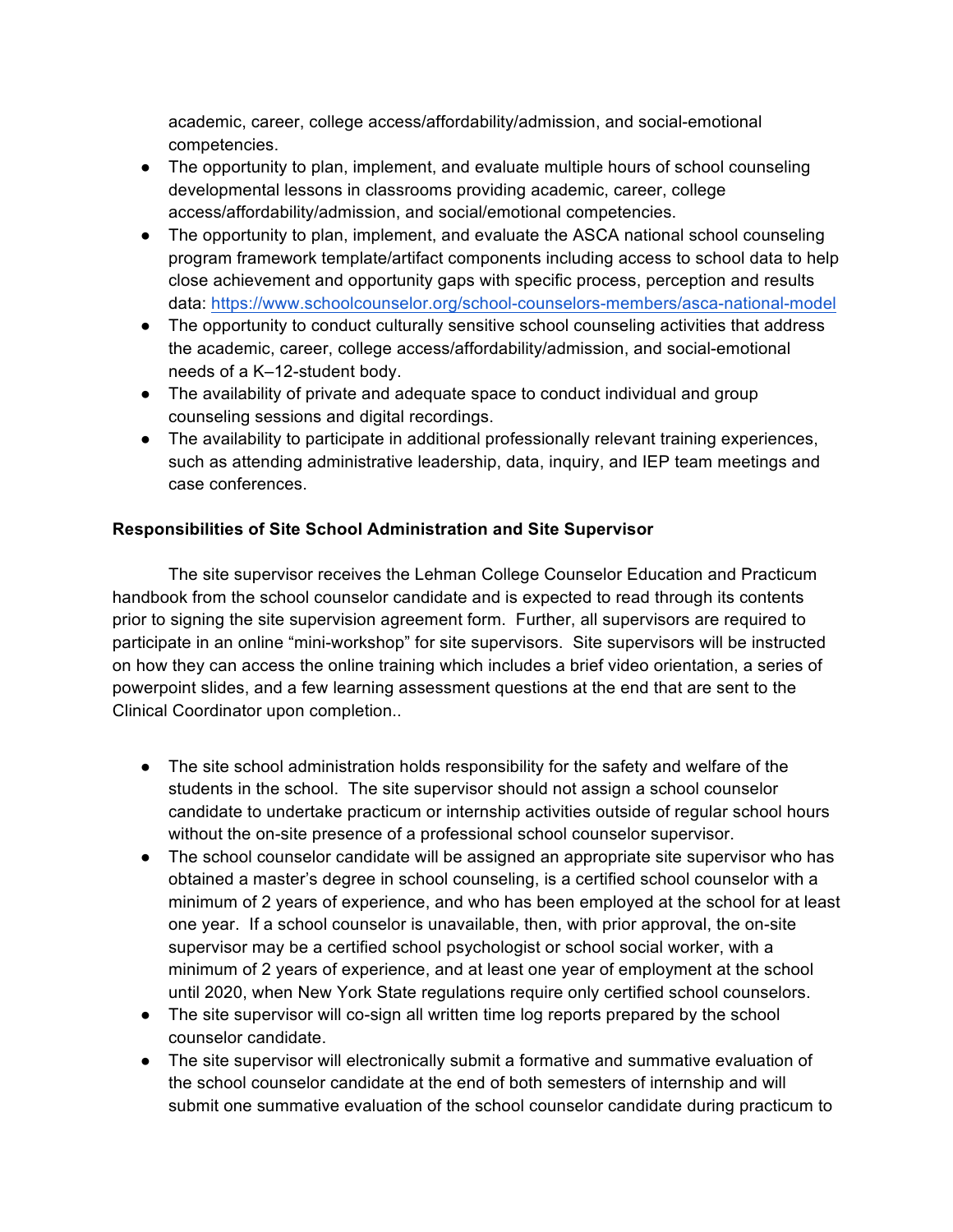the Clinical Coordinator.

- The site supervisor will meet with the school counselor candidate for a minimum of one hour per week for individual supervision.
- The school administration and the site supervisor will provide the school counselor candidate with opportunities to fulfill the required direct service hours with pre-K–12 student clients that include multiple group and individual counseling experiences and school counseling developmental lesson development and implementation focused on developing student academic, career, college access/affordability/admission, and socialemotional competencies.
- The school administration will provide an appropriate place for the school counselor candidate and K-12 student client(s) to meet. The settings for school counseling shall assure privacy and sufficient space for appropriate digital recording equipment. In addition, procedures assure the protection of each student client's confidentiality and legal rights.
- The site school administration/site supervisor will allow the school counselor candidate to digitally record interviews for educational purposes only, specifically for faculty supervision and training, commensurate with the guidelines of the New York State Education Department, CACREP, and ASCA. The site supervisor prior to any client/student sessions must receive appropriate consents.

# **Responsibilities of Counselor Education/School Counseling Program Faculty**

- The Counselor Education/School Counseling Program will provide the K-12 school site with suitable practicum and internship candidates who are reviewed and advised by faculty prior to K-12 school placement.
- The practicum/internship instructor retains the responsibility for the training and quality of the work of the school counselor candidate.
- The practicum/internship instructor monitors the ASCA School Counseling Program Model Assessment at the start of the fieldwork and at the end of each semester to ensure appropriate practicum and internship direct and indirect activities are provided and to monitor the school counselor candidate's success with data-informed school counseling program interventions and evaluation including process, perception, and outcomes using ASCA School Counseling Program Model Closing The Gap Action Plans and Results Reports.
- The practicum/internship instructor advises the school counselor candidate that s/he must adhere to the administrative policies, procedures, standards, schedules, and practices of the practicum/internship site.
- The practicum/internship instructor must receive the site supervisor's electronic evaluation (formative and/or summative) of the school counselor candidate prior to assigning a grade.
- The practicum/internship instructor arranges for one site visit/contact during practicum or internship for each supervisee in the presence of both the site supervisor and the school counselor candidate. These contacts are designed to support the work of the school counselor candidate and the site supervisor and to ensure the site meets CACREP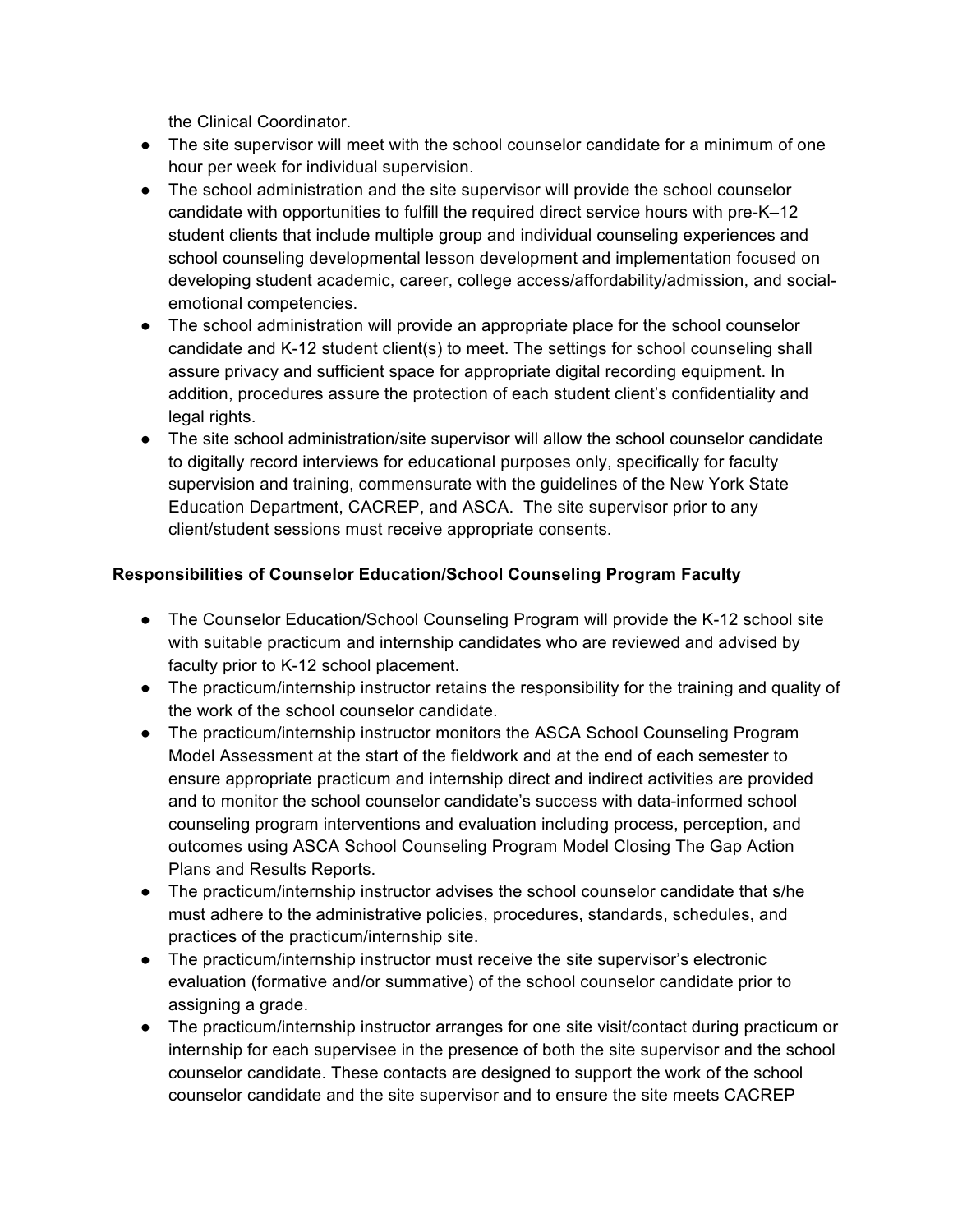accreditation standards. Site supervisors are invited to contact the instructor at any time during the semester to discuss the candidate, ask questions, or to provide feedback.

● The practicum/internship instructor ensures that school counselor candidates conduct themselves in a professional manner and maintain their conduct in accordance to the ethical standards established by the American Counseling Association (ACA), the American School Counselor Association (ASCA), and the National Association for College Admission Counseling (NACAC).

# **Responsibilities of School Counselor Candidates:**

- School counselor candidates will conduct all of their school counseling practicum and internship activities in accordance with the codes of ethics established by three counseling organizations: the American Counseling Association (ACA), the American School Counselor Association (ASCA), and the National Association for College Admission Counseling (NACAC).
- Practicum and Internship sites must be approved the semester before they begin, i.e. December 1st deadline for practicum and May 1st deadline for internship. Applications for Practicum and Internship are obtained on the Clinical Coordination Course on Blackboard. Once the application is fully completed and signatures obtained, completed applications must be uploaded onto the Clinical Coordination course on Blackboard. Candidates must be sure that the site supervisor has a copy of the application.
- Read the Practicum and Internship Handbook and the syllabus provided by the course instructor.
- Give a copy of the Practicum and Internship Handbook to the site supervisor.
- School Counselor candidates maintain \$1 million in liability insurance coverage during their practicum/internship from ASCA as student members. They show proof of insurance/current ASCA student membership to site supervisors and upload it onto the Clinical Coordination course on Blackboard.
- School Counselor candidates may be employed in the school where they complete school counseling practicum/internship. However, school counselor candidates may not provide counseling to a student they currently teach or will teach in the future. School Counselor candidates may not function in a school counseling role with students with whom they work as part of another role.
- School Counselor candidates must be enrolled in Practicum (EDG 707) or Internship (EDG 743/744) courses at Lehman College during their practicum or internship.
- Either the site supervisor or the faculty supervisor with justifiable reasons may initiate premature termination of the practicum/internship. The Clinical Coordinator will work with the site supervisor, Program Coordinator, faculty instructor, and school counselor candidate in planning for appropriate termination activities.

# **Required Documentation:**

The following documents must be saved as *ONE FILE IN THE SAME ORDER THAT IS*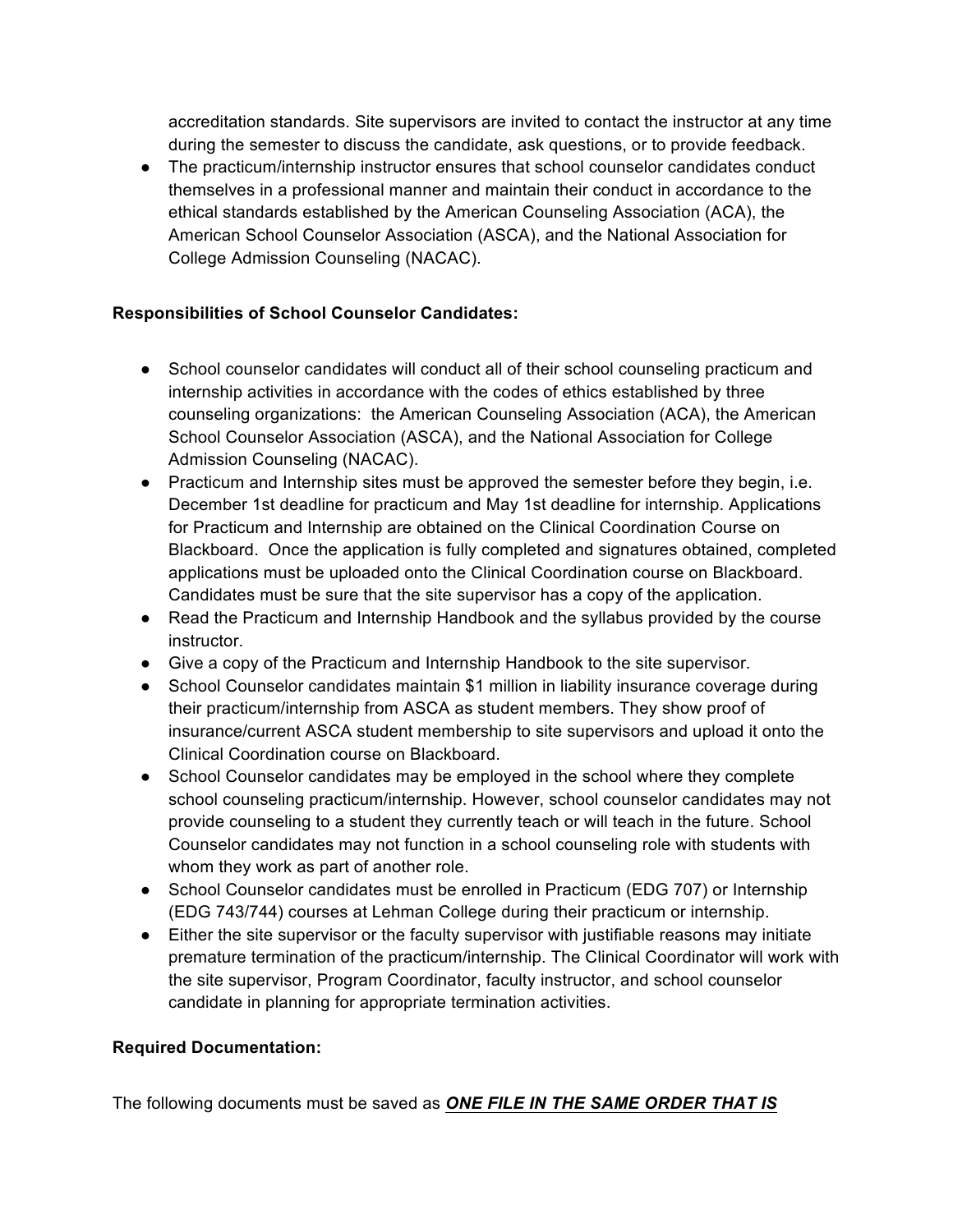*LISTED BELOW* and then uploaded onto the Clinical Coordination course in Blackboard prior to starting your practicum and/or internship. Failure to follow through with uploading all of the required documentation may result in temporary suspension from practicum/internship site experience and a final grade of INCOMPLETE.

1. Practicum/Internship Application and Site Supervisor Agreement (p. 1 and 2)

- 2. Handbook Receipt Site Supervisor (p. 3)
- 3. Handbook Receipt Student (p. 4)
- 4. Copy of ASCA liability insurance limits page and current ASCA membership card
- 5. Copy of unofficial transcript indicating courses completed at Lehman College
- 6. Proof of DOE employment \*

\* If you are NOT a DOE employee then you must include the following documents at the end of your application file:

- 7. Fingerprint clearance
- 8. Copy of a PPD test completed within the last year (or chest X-ray results)
- 9. Completion of training in Child Abuse Identification
- 10. Completion of training in School Violence Intervention and Prevention
- 11. Completion of training in Dignity for All Students Act (DASA)

# **Fingerprinting and Immunizations**

All candidates who obtain practicum/internship placements within the New York City Department of Education must be fingerprinted. If you have not been fingerprinted through the NYCDOE you must request a fingerprinting verification letter from the Clinical Coordinator. Bring the letter, and a valid piece of identification to 65 Court Street in Brooklyn. The current fee for fingerprinting is \$115, which may be paid by check or money order.

All immunizations should be current and include a copy of a PPD Mantoux test. If you have tested positive for tuberculosis in the past, you do not need and should not have the PPD test performed again. Instead, have your doctor do a chest X-ray and submit the results of the X-ray reading and upload the negative results onto Blackboard.

#### **Dismissal for Non-Academic Behaviors Policy**

 The Graduate Program in Counselor Education/School Counseling has a thorough admissions process. Every attempt is made to identify qualified candidates who will contribute to transforming school counseling. Once a candidate is matriculated and prior to beginning coursework, the candidate is assigned a faculty advisor with whom they are expected to meet every semester to review their status in the program. Each semester, school counseling candidates are evaluated by the program faculty on their dispositions and academic and professional success. If there is any indication that a candidate is behaving contrary to the ASCA, ACA, and/or NACAC Codes of Ethics, the following actions will be taken: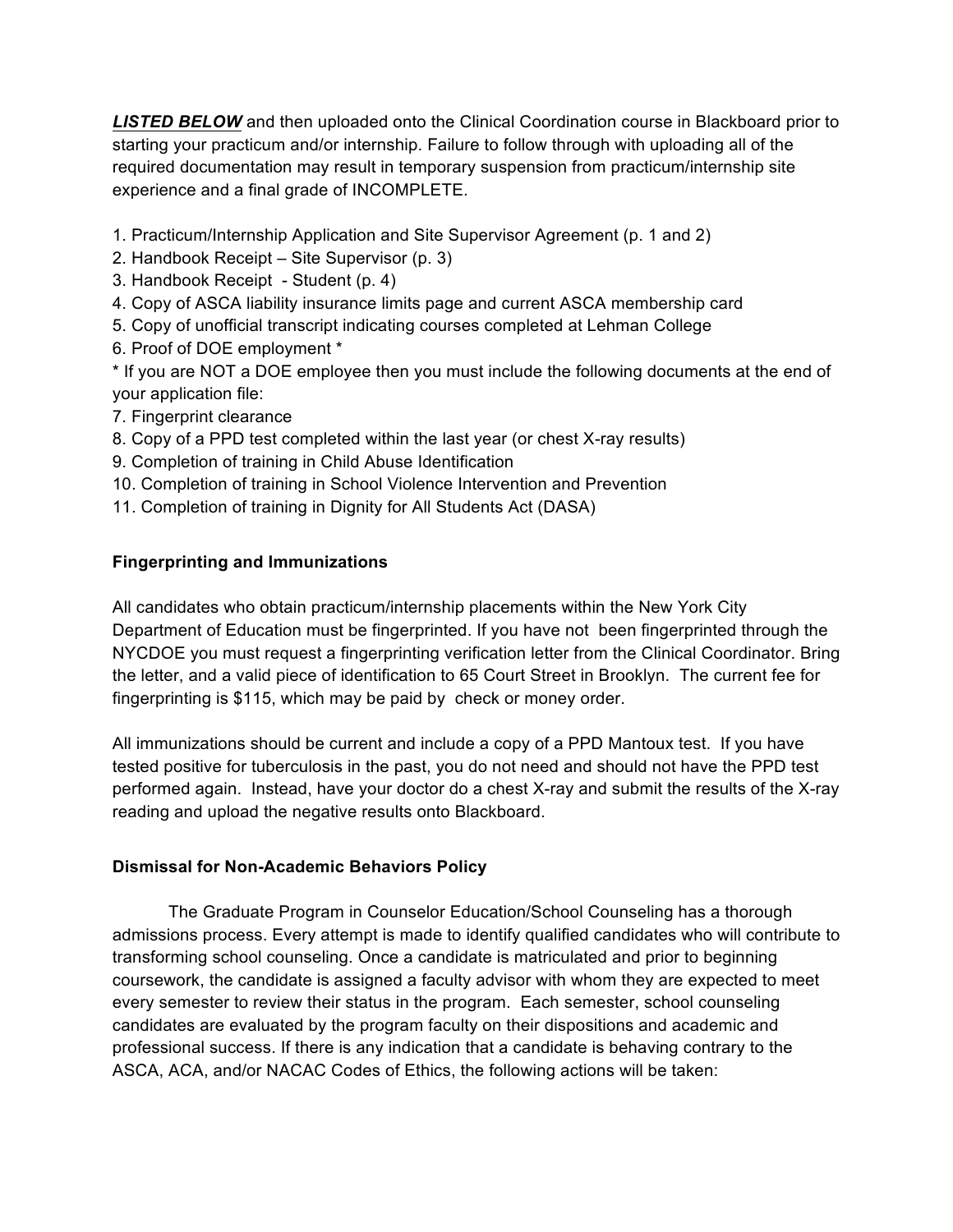- All concerns regarding candidates will be brought to the attention of practicum/internship faculty, the clinical coordinator, the candidate's faculty advisor, the program coordinator, and if necessary, the CLLSE department chair.
- Recommendations will be made for how the candidate will address and correct the behavior. Appropriate sections of the ASCA, ACA, & NACAC Codes of Ethics will be reviewed with the candidate.
- The faculty advisor will document all meetings pertaining to the candidate and the identified concerns and receive continual updates of the candidate's progress from the faculty and/or site supervisor. The candidate will be advised of concerns and the process that leads to dismissal.
- The Clinical Coordinator will contact the site supervisor of any school counselor candidate when a concern occurs in Practicum or Internship to determine and assess the candidate's behavior at the site.
- If the behavior of concern is not improved and/or the candidate continues to violate the ethical codes, the Counselor Education faculty will discuss the concerns and behavior, including the input and recommendations of the site supervisor. A decision will be made regarding the need to either remove the candidate from the program and/or to determine a further corrective action plan.
- If a corrective action plan is developed, the school counselor candidate and a faculty member will sign it. Copies will be given to the candidate, the candidate's faculty advisor, the Clinical Coordinator, the Program Coordinator, the CLLSE Department Chair, the Director of Graduate Studies, and the Vice President for Student Affairs.
- If the school counselor candidate is to continue in the program with a corrective action plan, the faculty advisor and one full-time faculty member will meet with the school counselor candidate to present this information. These two faculty members will continue to monitor the behavior of the school counselor candidate and provide feedback to the school counselor candidate.
- If there is uncertainty regarding a recommendation, the program coordinator will consult with the ASCA, ACA, or NACAC ethics committees.
- If the recommendation is that the school counselor candidate be dismissed from the program, the faculty advisor and one other full-time faculty member will present the recommendation and the documentation to the Clinical Coordinator, the Program Coordinator, the CLLSE Department Chair, the Dean of the School of Education, the Director of Graduate Studies, and the Vice President for Student Affairs to implement a course of action that follows Lehman College guidelines.

# **New York State School Counselor Certification**

 The New York State Education Department permits Counselor Education/School Counseling candidates to apply for provisional/initial certification after completing 30 credits in Counselor Education/School Counseling and earning a B grade in EDG 707 - Practicum (which fulfills the College Supervised Internship-School Counseling requirement). Candidates may apply for provisional/initial certification at NYSED.gov. Upon completion of the 48-credit Master's degree program in Counselor Education/School Counseling and two years experience,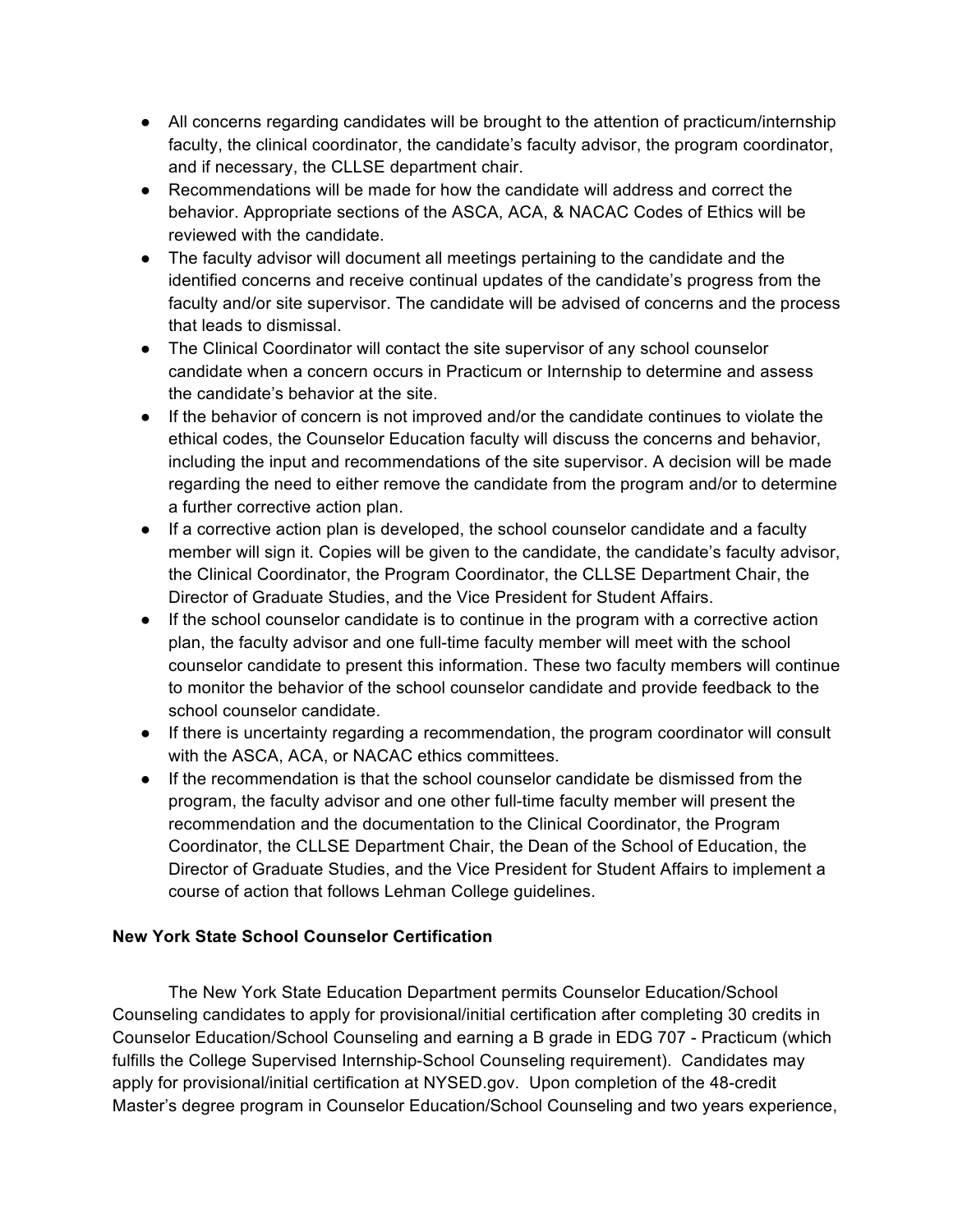a graduate of the program may apply to the New York State Education Department for permanent certification as a school counselor. In 2020, candidates must complete 48 credits, practicum, and internship for provisional certification.

The School of Education only recommends candidates for permanent certification who have completed the 48-credit Master's degree program, and who have earned a minimum grade of B in EDG 707, EDG 743, and EDG 744.

# **Thanks to Site Supervisors and School Counselor Candidates**

 Thank you for reading this manual to understand the expectations and necessary steps to ensure a successful experience for both school counselor candidate and site supervisor. CE/SC faculty are available to provide support and consultation and look forward to working together to transform school counseling in metro NYC.

 For site supervisors, we hope you are enthusiastic about your role as a mentor, teacher, and model of transformative professional school counseling practice and we sincerely thank you for the effort in helping to educate the next generation of school counselors. We appreciate your willingness to serve as a site supervisor. You make an important contribution to the future of the profession of school counseling.

# **School Counseling Resources Especially for Site Supervisors:**

**2016 American School Counselor Association (ASCA) Ethical Standards** https://www.schoolcounselor.org/asca/media/asca/Ethics/EthicalStandards2016.pdf**2014 American Counseling Association (ACA) Ethical Standards** http://www.counseling.org/docs/ethics/2014-aca-code-of-ethics.pdf?sfvrsn=4

# **2016 National Association for College Admission Counseling (NACAC) Statement of Principles of Good Practice (SPGP)**

https://www.nacacnet.org/globalassets/documents/advocacy-and-ethics/statement-of-principlesof-good-practice/spgp\_10\_1\_2016\_final.pdf

# **ASCA National Model Framework for School Counseling Program Artifact Templates:**

https://www.schoolcounselor.org/school-counselors-members/asca-national-model/ascanational-model-templates

- Annual Agreement (School Counselor and Building Leader)
- ASCA Mindsets & Behaviors Program Planning Tool
- **Closing-the-Gap Action Plan\* (required for all prac/intern candidates)**
- **Closing-the-Gap Results Report\* (required for all prac/intern candidates)**
- Group Beliefs about School Counseling Program
- Lesson Plan Outline for SC Curriculum
- School Counseling Curriculum Action Plan
- School Counseling Curriculum Results Report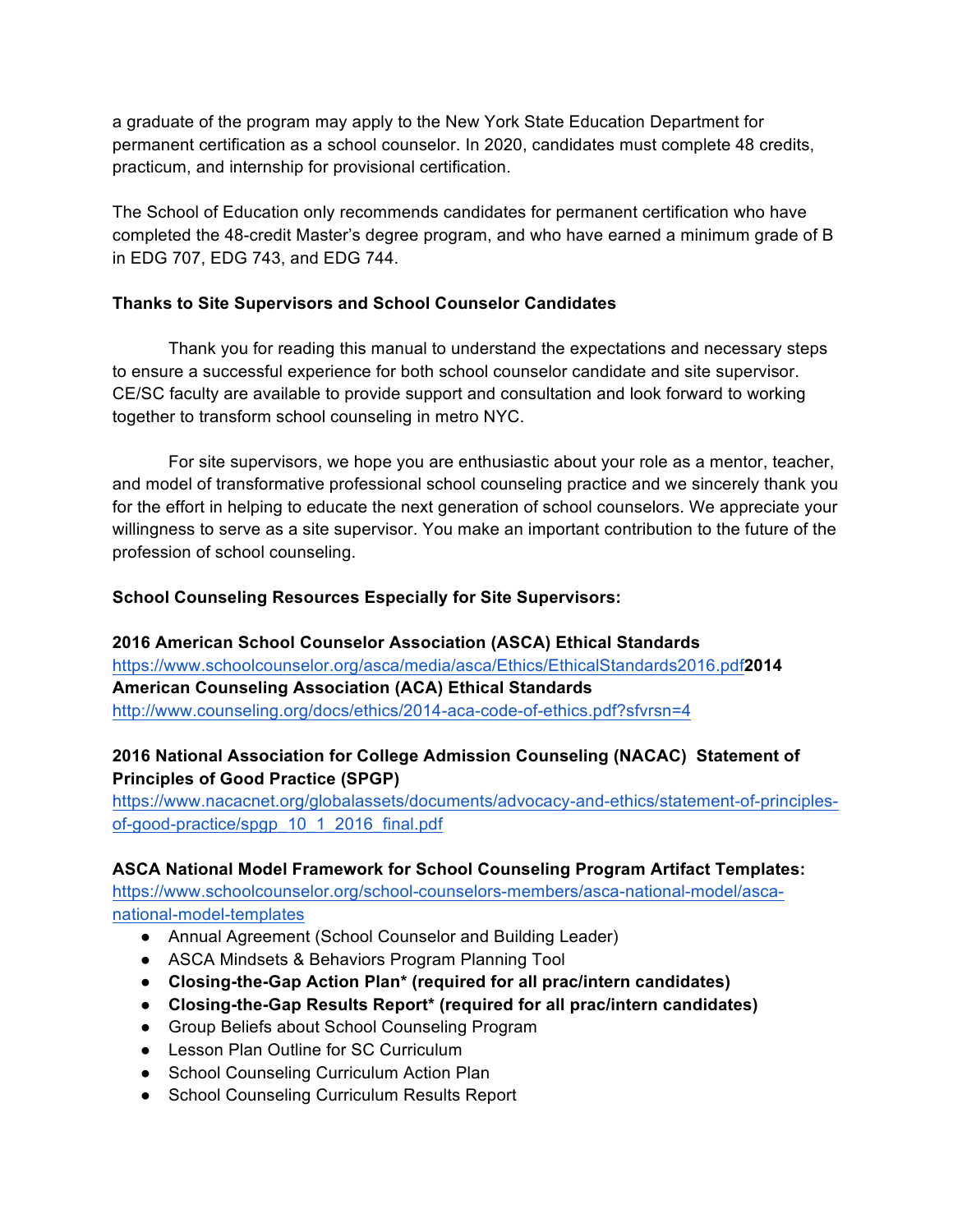- School Counselor Competencies
- School Data Profile for SC Program Use
- School Counselor Performance Appraisal
- **School Counseling Program Assessment\* (req'd for all prac/intern candidates 2x)**
- Small-Group Counseling Action Plan
- Small-Group Counseling Results Report
- SMART Goals Worksheet for SC Program
- Use-of-Time Assessment for School Counselors

**American School Counselor Association Mindsets & Behaviors for Student Success: K-12 College- and Career-Readiness Standards for Every Student**

https://www.ncda.org/aws/NCDA/asset\_manager/get\_file/3384?ver=16587

# **National Office for School Counselor Advocacy (NOSCA) Eight Components of College and Career Readiness Counseling**

https://secure-

media.collegeboard.org/digitalServices/pdf/nosca/11b\_4416\_8\_Components\_WEB\_111107.pdf

**National Career Development Association (NCDA) Guidelines Framework**

https://www.ncda.org/aws/NCDA/asset\_manager/get\_file/3384?ver=16587

# **New York State School Counselor and School Counselor Education regulations**

(approved April, 2017, effective 2020):

http://www.regents.nysed.gov/common/regents/files/517brca14.pdf

**Supervision Contract for Lehman College Counselor Education/School Counseling:**

**Name of Site Supervisor/Faculty:\_\_\_\_\_\_\_\_\_\_\_\_\_\_\_\_\_\_\_\_\_\_\_\_\_\_\_\_\_\_\_\_\_\_\_\_\_\_\_\_\_**

**Name of Supervisee/School Counseling Candidate:** 

- **1. Theories of Supervision that will be used (check all that apply)**
- \_\_a. ASCA-Model Artifacts/School Counseling Program Administration (Hatch)
- \_\_b. Integrated Developmental Model (IDM) (Stoltenberg & Delworth)
- \_\_c. Discrimination Model (Bernard)
- \_\_d. Counseling Theory-based (list theories:\_\_\_\_\_\_\_\_\_\_\_\_\_\_\_\_\_\_\_\_\_\_\_\_\_\_\_\_\_)
- \_\_e. Gap-Closing, Equity, Multicultural/Social Justice
- \_\_f. Other (list:\_\_\_\_\_\_\_\_\_\_\_\_\_\_\_\_\_\_\_\_\_\_\_\_\_\_\_\_\_\_\_\_\_\_\_\_\_\_\_\_\_\_\_\_\_\_\_\_\_\_\_\_\_\_)
- **2. Modalities of Supervision to be used (check all that apply):**
- a. Review of Digital Recordings
- \_\_\_b. Review of Audio Recordings
- \_\_\_c. Case Conceptualization
- \_\_\_d. Live Supervision